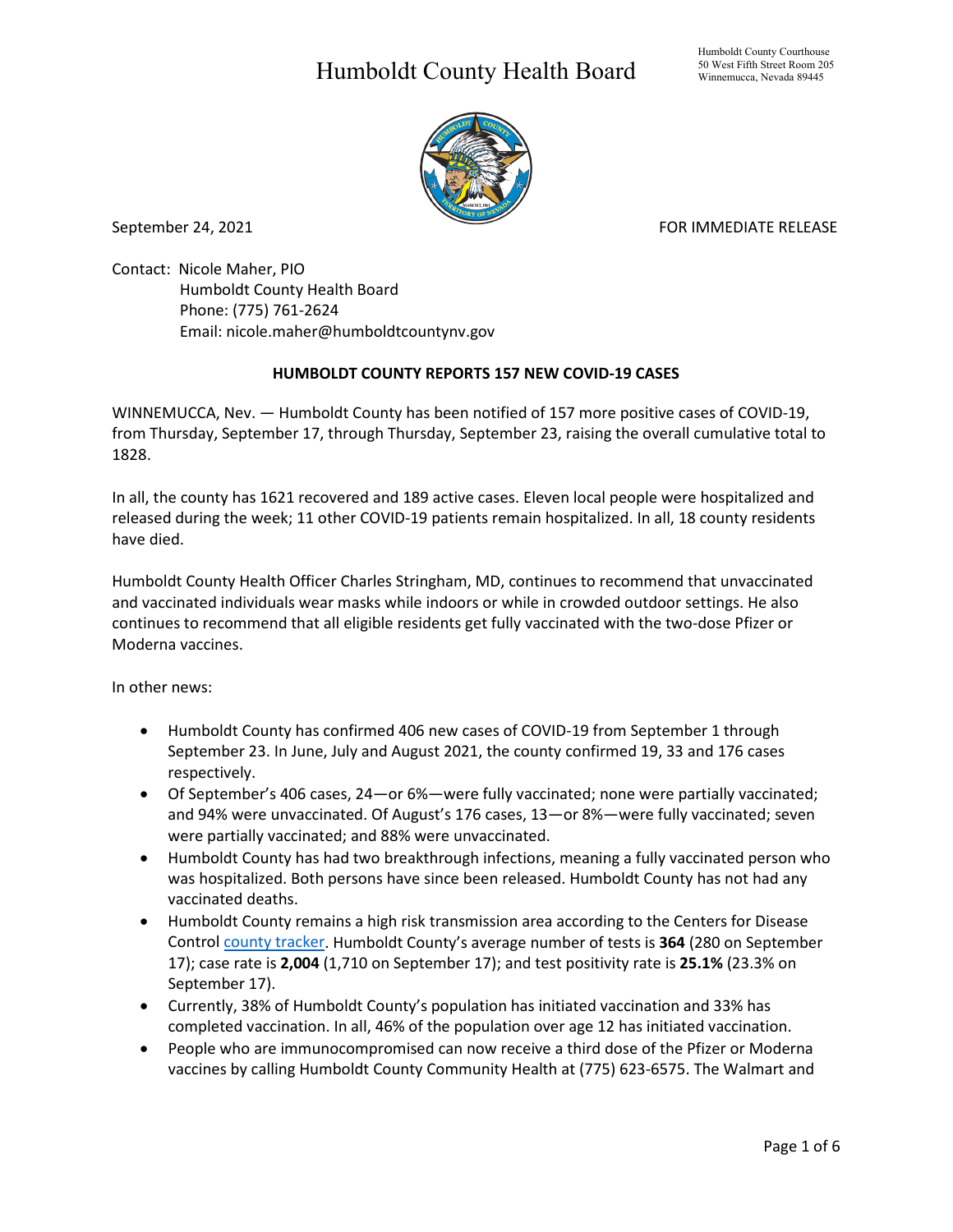Ridley's pharmacies are also offering third doses for immunocompromised persons during regular business hours; no appointment is needed.

• Humboldt County Community Health has announced the annual [Drive-Thru Flu POD](https://www.humboldtcountynv.gov/DocumentCenter/View/5644/All-Humboldt-County-Residents-Encouraged-to-Participate-in-Drive-Thru-Flu-Shot-Clinic0821) for 4 p.m. to 8 p.m. Wednesday, September 29. Flu vaccines are also available at the Walmart Pharmacy during regular business hours; no appointment is necessary.

Based on available information, close contacts of the newest Humboldt County cases are being notified and are following self-isolation procedures to prevent community spread of the virus.

**Case # Gender Age Range Contact Status** 1672 | Man | 40s | Under investigation | Self-isolating 1673 | Woman | 30s | Under investigation | Self-isolating 1674 | Man | 40s | Under investigation | Self-isolating 1675 | Man | 70s | Under investigation | Self-isolating 1676 | Man | 40s | Under investigation | Self-isolating 1677 | Man | 50s | Under investigation | Self-isolating 1678 | Man | 20s | Under investigation | Self-isolating 1679 | Woman | 20s | Under investigation | Self-isolating 1680 | Man | 40s | Under investigation | Self-isolating 1681 | Female | Teen | Under investigation | Self-isolating 1682 Male Child Under Investigation Recovered 1683 | Man | 20s | Under investigation | Recovered 1684 | Woman | 70s | Under investigation | Recovered 1685 Woman 20s Under investigation Recovered 1686 | Woman | 30s | Under investigation | Self-isolating 1687 | Man | 80s | Under investigation | Self-isolating 1688 | Woman | 20s | Under investigation | Self-isolating 1689 | Man | 30s | Under investigation | Self-isolating 1690 | Woman | 30s | Under investigation | Self-isolating 1691 | Man | 20s | Under investigation | Self-isolating 1692 | Woman | 40s | Under investigation | Self-isolating 1693 | Man | 60s | Under investigation | Self-isolating 1694 | Male | Teen | Under investigation | Self-isolating 1695 | Man | 20s | Under investigation | Self-isolating 1696 | Man | 60s | Under investigation | Self-isolating 1697 | Woman | 80s | Under investigation | Hospitalized 1698 | Male | Child | Under investigation | Self-isolating 1699 | Man | 40s | Under investigation | Self-isolating 1700 | Woman | 50s | Under investigation | Self-isolating 1701 | Woman | 30s | Under investigation | Self-isolating 1702 | Woman | 30s | Under investigation | Self-isolating 1703 | Man | 30s | Under investigation | Self-isolating 1704 | Man | 40s | Under investigation | Self-isolating 1705 Female Teen Under investigation Self-isolating

Brief summary information of Humboldt County's latest cases follows: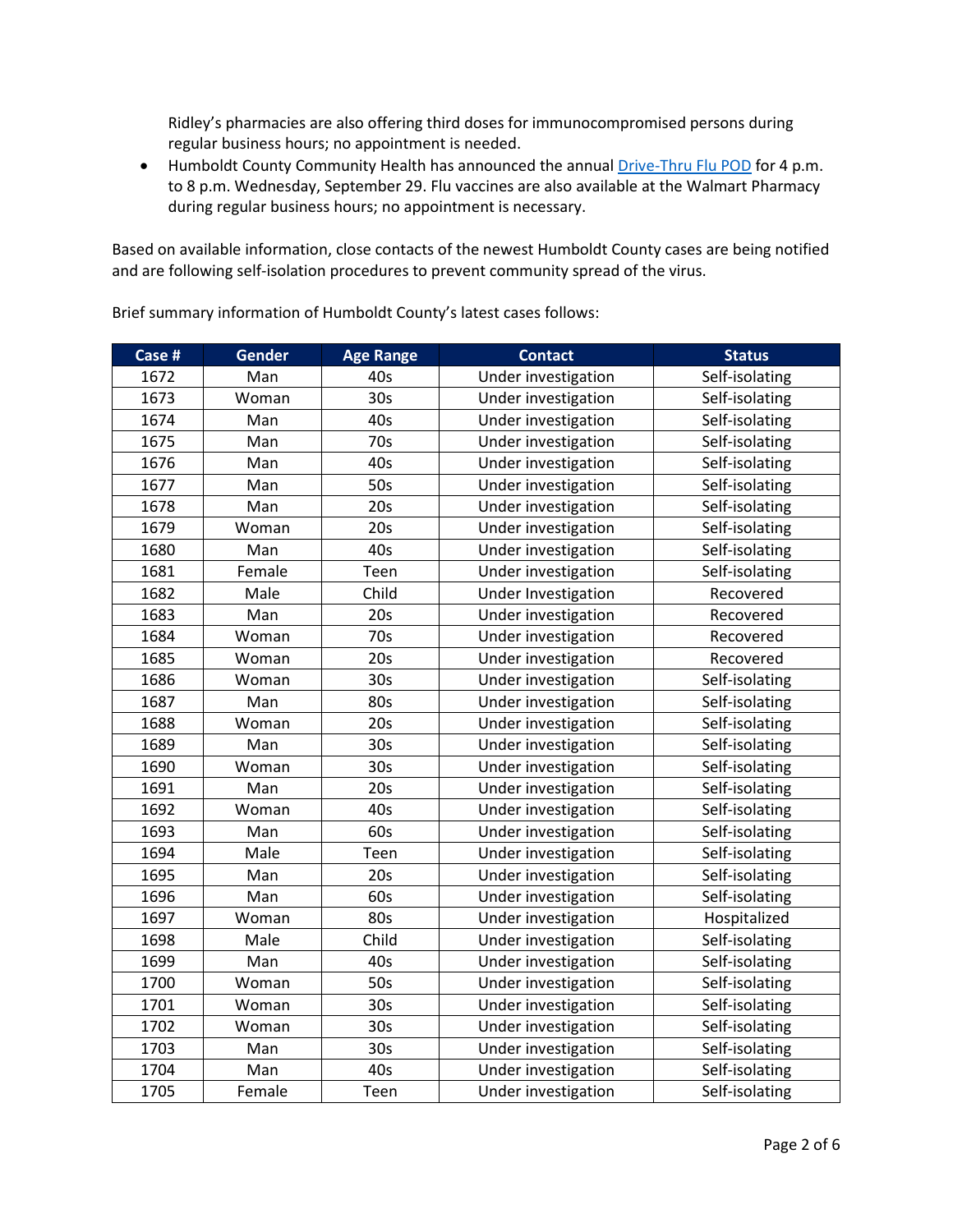| Case # | Gender  | <b>Age Range</b> | <b>Contact</b>      | <b>Status</b>         |
|--------|---------|------------------|---------------------|-----------------------|
| 1706   | Woman   | 30s              | Under investigation | Hospitalized          |
| 1707   | Woman   | 60s              | Under investigation | Self-isolating        |
| 1708   | Woman   | 70s              | Under investigation | Hospitalized          |
| 1709   | Man     | 50s              | Under investigation | Self-isolating        |
| 1710   | Woman   | 50s              | Under investigation | *Past Hospitalization |
| 1711   | Woman   | 60s              | Under investigation | Hospitalized          |
| 1712   | Male    | Child            | Under investigation | Self-isolating        |
| 1713   | Man     | 50s              | Under investigation | *Past Hospitalization |
| 1714   | Man     | 30 <sub>s</sub>  | Under investigation | Self-isolating        |
| 1715   | Man     | 60s              | Under investigation | Hospitalized          |
| 1716   | Woman   | 20s              | Under investigation | Self-isolating        |
| 1717   | Man     | 60s              | Under investigation | Self-isolating        |
| 1718   | Female  | Child            | Under investigation | Self-isolating        |
| 1719   | Man     | 50s              | Under investigation | Self-isolating        |
| 1720   | Man     | 20s              | Under investigation | Self-isolating        |
| 1721   | Man     | 50s              | Under investigation | Self-isolating        |
| 1722   | Unknown | Unknown          | Under investigation | Self-isolating        |
| 1723   | Woman   | Unknown          | Under investigation | Self-isolating        |
| 1724   | Male    | Child            | Under investigation | Self-isolating        |
| 1725   | Male    | Child            | Under investigation | Self-isolating        |
| 1726   | Female  | Teen             | Under investigation | Self-isolating        |
| 1727   | Man     | 40s              | Under investigation | Self-isolating        |
| 1728   | Man     | 30s              | Under investigation | Self-isolating        |
| 1729   | Woman   | 40s              | Under investigation | Self-isolating        |
| 1730   | Woman   | 50s              | Under investigation | Self-isolating        |
| 1731   | Woman   | 70s              | Under investigation | Hospitalized          |
| 1732   | Man     | 40s              | Under investigation | Self-isolating        |
| 1733   | Woman   | 40s              | Under investigation | Self-isolating        |
| 1734   | Woman   | 20s              | Under investigation | Self-isolating        |
| 1735   | Man     | 40s              | Under investigation | Self-isolating        |
| 1736   | Woman   | 40s              | Under investigation | Self-isolating        |
| 1737   | Man     | 40s              | Under investigation | *Past Hospitalization |
| 1738   | Man     | 30s              | Under investigation | *Past Hospitalization |
| 1739   | Woman   | 50s              | Under investigation | Self-isolating        |
| 1740   | Woman   | 20s              | Under investigation | Self-isolating        |
| 1741   | Female  | Teen             | Under investigation | Self-isolating        |
| 1742   | Male    | Teen             | Under investigation | Self-isolating        |
| 1743   | Female  | Teen             | Under investigation | Self-isolating        |
| 1744   | Woman   | 20s              | Under investigation | Self-isolating        |
| 1745   | Man     | 50s              | Under investigation | Self-isolating        |
| 1746   | Man     | 20s              | Under investigation | Self-isolating        |
| 1747   | Man     | 60s              | Under investigation | Self-isolating        |
| 1748   | Woman   | 60s              | Under investigation | Self-isolating        |
| 1749   | Woman   | 60s              | Under investigation | Self-isolating        |
| 1750   | Woman   | 40s              | Under investigation | Self-isolating        |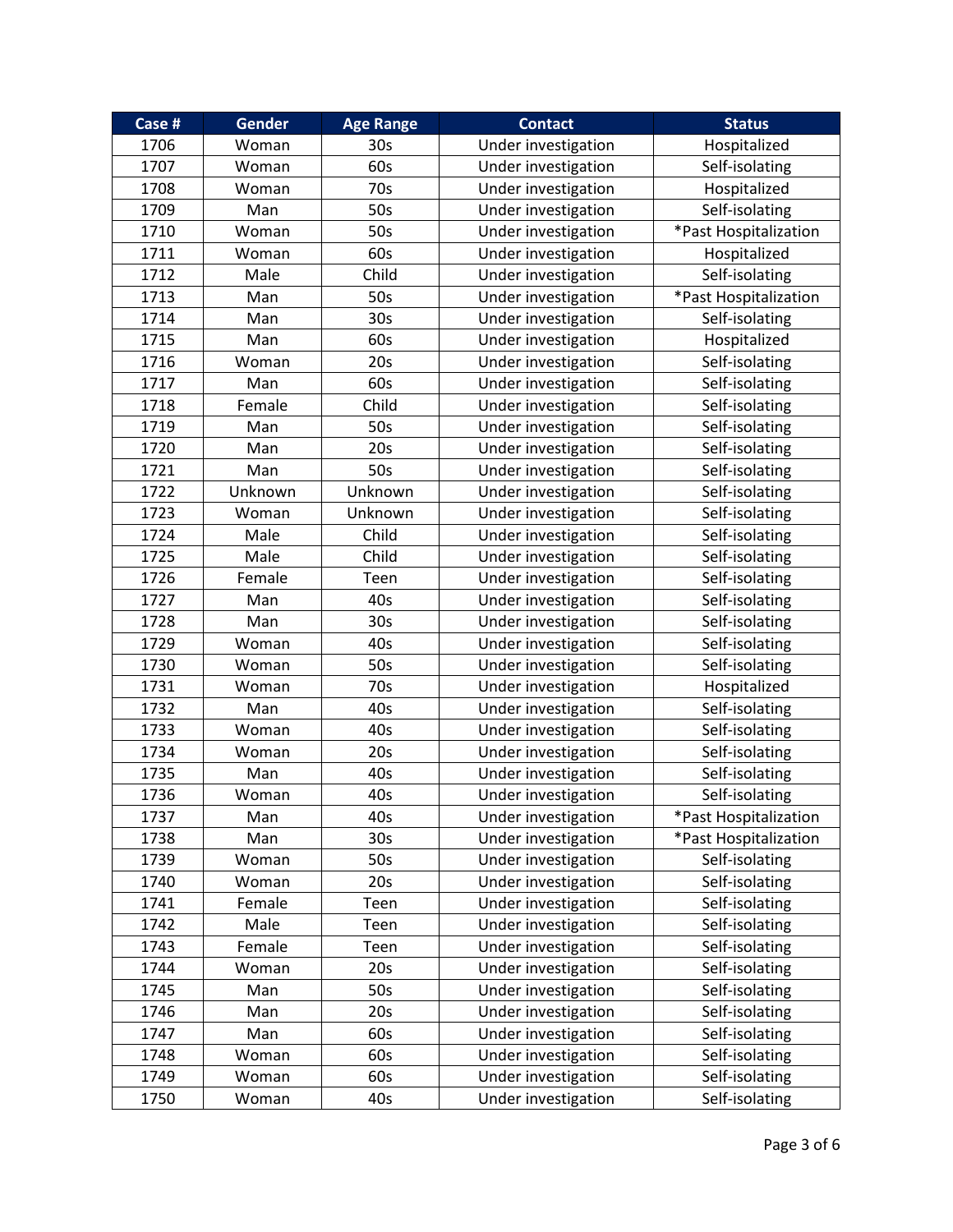| Case # | <b>Gender</b> | <b>Age Range</b> | <b>Contact</b>      | <b>Status</b>         |
|--------|---------------|------------------|---------------------|-----------------------|
| 1751   | Man           | 40s              | Under investigation | Self-isolating        |
| 1752   | Man           | 30s              | Under investigation | Self-isolating        |
| 1753   | Woman         | 40s              | Under investigation | Self-isolating        |
| 1754   | Woman         | 30 <sub>s</sub>  | Under investigation | Self-isolating        |
| 1755   | Man           | 70s              | Under investigation | Self-isolating        |
| 1756   | Man           | 30 <sub>s</sub>  | Under investigation | Self-isolating        |
| 1757   | Male          | Teen             | Under investigation | Self-isolating        |
| 1758   | Man           | 40s              | Under investigation | Self-isolating        |
| 1759   | Woman         | 30 <sub>s</sub>  | Under investigation | Self-isolating        |
| 1760   | Woman         | 30s              | Under investigation | Self-isolating        |
| 1761   | Female        | Child            | Under investigation | Self-isolating        |
| 1762   | Female        | Child            | Under investigation | Self-isolating        |
| 1763   | Female        | Child            | Under investigation | Self-isolating        |
| 1764   | Woman         | 20s              | Under investigation | Self-isolating        |
| 1765   | Woman         | 40s              | Under investigation | Self-isolating        |
| 1766   | Man           | 70s              | Under investigation | Self-isolating        |
| 1767   | Woman         | 60s              | Under investigation | Self-isolating        |
| 1768   | Female        | Child            | Under investigation | Self-isolating        |
| 1769   | Male          | Teen             | Under investigation | Self-isolating        |
| 1770   | Man           | 30 <sub>s</sub>  | Under investigation | Self-isolating        |
| 1771   | Male          | Teen             | Under investigation | Self-isolating        |
| 1772   | Woman         | 40s              | Under investigation | Self-isolating        |
| 1773   | Woman         | 50s              | Under investigation | Self-isolating        |
| 1774   | Man           | 60s              | Under investigation | Self-isolating        |
| 1775   | Man           | 60s              | Under investigation | Self-isolating        |
| 1776   | Man           | 20s              | Under investigation | Self-isolating        |
| 1777   | Woman         | 40s              | Under investigation | Self-isolating        |
| 1778   | Male          | Child            | Under investigation | Self-isolating        |
| 1779   | Woman         | 30 <sub>s</sub>  | Under investigation | Self-isolating        |
| 1780   | Man           | 30 <sub>s</sub>  | Under investigation | Self-isolating        |
| 1781   | Woman         | 60s              | Under investigation | Self-isolating        |
| 1782   | Man           | 30 <sub>s</sub>  | Under investigation | Self-isolating        |
| 1783   | Man           | 50s              | Under investigation | Self-isolating        |
| 1784   | Woman         | 30 <sub>s</sub>  | Under investigation | Self-isolating        |
| 1785   | Male          | Teen             | Under investigation | Self-isolating        |
| 1786   | Man           | 20s              | Under investigation | Self-isolating        |
| 1787   | Man           | 70s              | Under investigation | *Past Hospitalization |
| 1788   | Woman         | 20s              | Under investigation | Self-isolating        |
| 1789   | Man           | 30 <sub>s</sub>  | Under investigation | Self-isolating        |
| 1790   | Man           | 20s              | Under investigation | Self-isolating        |
| 1791   | Woman         | 20s              | Under investigation | Self-isolating        |
| 1792   | Woman         | 40s              | Under investigation | Self-isolating        |
| 1793   | Male          | Child            | Under investigation | Self-isolating        |
| 1794   | Woman         | 20s              | Under investigation | Self-isolating        |
| 1795   | Woman         | 30s              | Under investigation | Self-isolating        |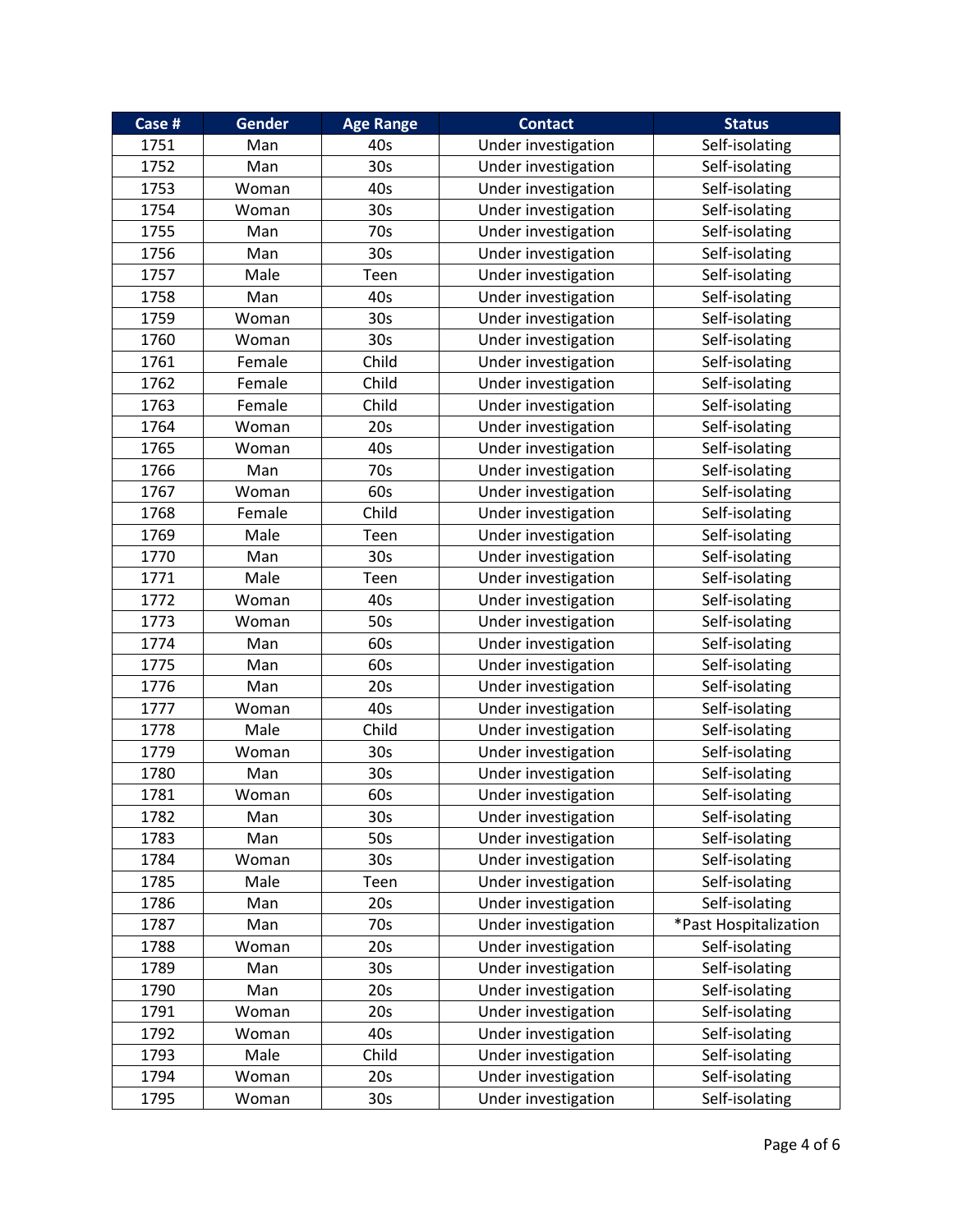| Case # | <b>Gender</b> | <b>Age Range</b> | <b>Contact</b>      | <b>Status</b>  |
|--------|---------------|------------------|---------------------|----------------|
| 1796   | Man           | 30 <sub>s</sub>  | Under investigation | Self-isolating |
| 1797   | Male          | Teen             | Under investigation | Self-isolating |
| 1798   | Woman         | 20s              | Under investigation | Self-isolating |
| 1799   | Male          | Teen             | Under investigation | Self-isolating |
| 1800   | Woman         | 20s              | Under investigation | Self-isolating |
| 1801   | Woman         | 50s              | Under investigation | Self-isolating |
| 1802   | Man           | 30 <sub>s</sub>  | Under investigation | Self-isolating |
| 1803   | Woman         | 40s              | Under investigation | Self-isolating |
| 1804   | Woman         | 50s              | Under investigation | Self-isolating |
| 1805   | Woman         | 20s              | Under investigation | Self-isolating |
| 1806   | Woman         | 20s              | Under investigation | Self-isolating |
| 1807   | Woman         | 30 <sub>s</sub>  | Under investigation | Self-isolating |
| 1808   | Male          | Child            | Under investigation | Self-isolating |
| 1809   | Woman         | 40s              | Under investigation | Hospitalized   |
| 1810   | Female        | Teen             | Under investigation | Self-isolating |
| 1811   | Male          | Teen             | Under investigation | Self-isolating |
| 1812   | Man           | 40s              | Under investigation | Recovered      |
| 1813   | Woman         | 20s              | Under investigation | Self-isolating |
| 1814   | Woman         | 60s              | Under investigation | Self-isolating |
| 1815   | Man           | 40s              | Under investigation | Self-isolating |
| 1816   | Woman         | 40s              | Under investigation | Self-isolating |
| 1817   | Man           | 50s              | Under investigation | Self-isolating |
| 1818   | Female        | Teen             | Under investigation | Self-isolating |
| 1819   | Woman         | 30 <sub>s</sub>  | Under investigation | Self-isolating |
| 1820   | Man           | 40s              | Under investigation | Self-isolating |
| 1821   | Woman         | 60s              | Under investigation | Self-isolating |
| 1822   | Man           | 80s              | Under investigation | Self-isolating |
| 1823   | Woman         | 30 <sub>s</sub>  | Under investigation | Self-isolating |
| 1824   | Man           | 60s              | Under investigation | Self-isolating |
| 1825   | Female        | Teen             | Under investigation | Self-isolating |
| 1826   | Woman         | 50s              | Under investigation | Self-isolating |
| 1827   | Man           | 50s              | Under investigation | Self-isolating |
| 1828   | Man           | 40s              | Under investigation | Self-isolating |

\*Past hospitalization means the person was hospitalized sometime during the past week (since the previous reporting period) but has since been released.

The following vaccination opportunities are available to Humboldt County residents:

• **Ridley's Pharmacy** is offering the Moderna and Johnson & Johnson vaccines to Humboldt County residents age 18 and older. The third dose Moderna booster is also available. No appointment is necessary; drop by anytime between 9 a.m. and 6 p.m. Monday through Friday, not including holidays.